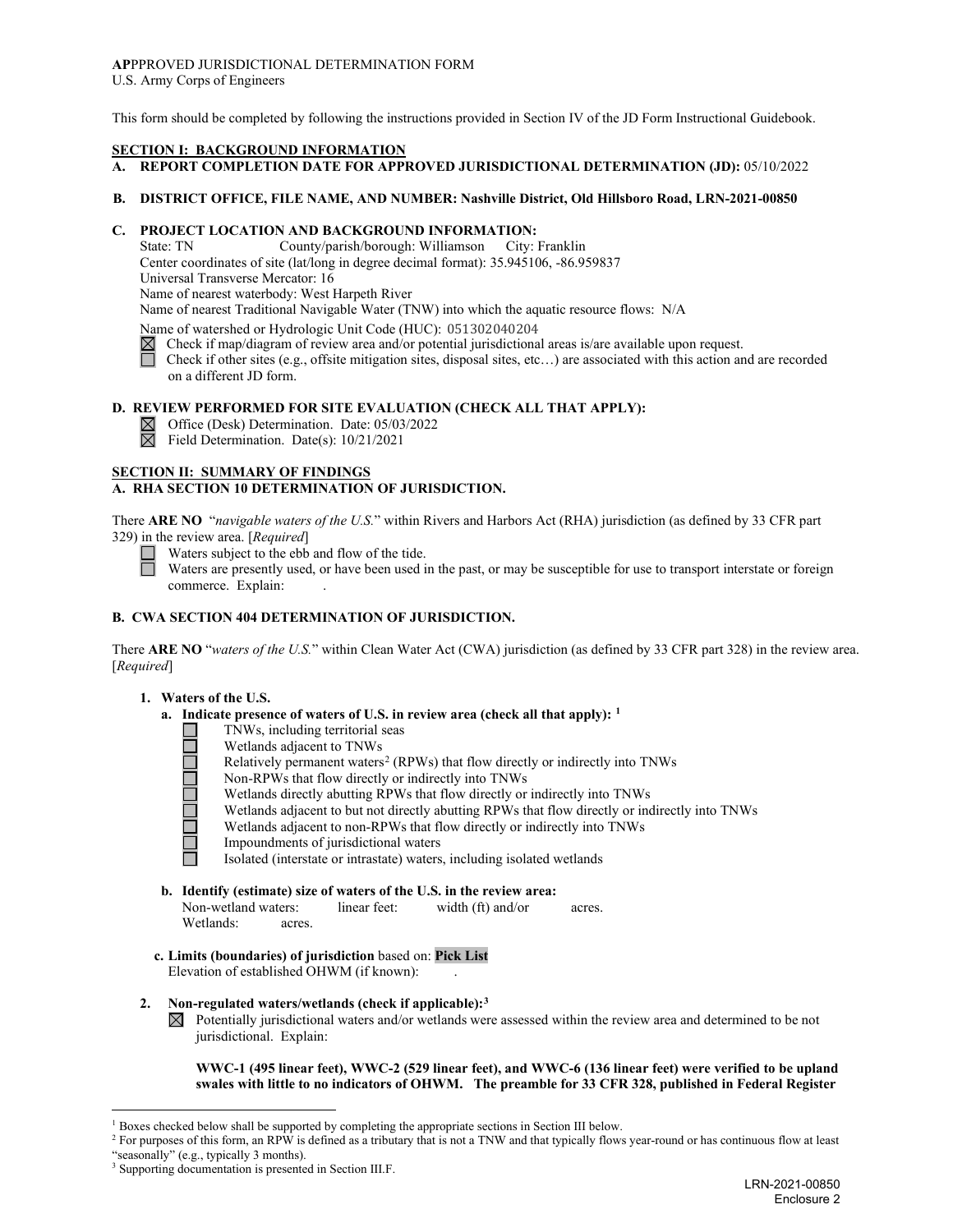**Volume 51, Number 219, published November 13, 1986 (page 41217), states "For clarification, it should be noted that we generally do not consider the following waters to be Waters of the United States…. (a) nontidal drainage and irrigation ditches excavated on dry land."** 

**Wetland 1 (0.30 acre) was verified on site to be heavily bermed and manmade. Historic aerial imagery shows that the pond did not exist in 1954. The feature appears to be dug fully in uplands. The preamble for 33 CFR 328, published in Federal Register Volume 51, Number 219, published November 13, 1986 (page 41217), states "For clarification, it should be noted that we generally do not consider the following waters to be "Waters of the United States…. (c) artificial lakes and ponds created by the excavation and/or diking of dry land to collect and retain water which are used exclusively for such purposes as stock watering, irrigation, settling basins or rice growing."** 

**Based on a review of information including : historic aerial photography, a USGS quadrangle map, NRCS Soil Maps, soil samples, a review of the National Hydrologic Dataset, U.S. Fish and Wildlife National Wetland Inventory database, wetland data sheets from Eastern Mountain and Piedmont Regional Supplement to the 1987 Wetland Delineation Manual (Version 2.0), photographs of the project site, and a site inspection of the survey area on October 21, 2021, I have determined the waters described above are not waters of the U.S. and are not jurisdictional under Section 404 of the Clean Water Act as defined by 33 CFR Part 328.3(a).**

## **SECTION III: CWA ANALYSIS**

## **A. TNWs AND WETLANDS ADJACENT TO TNWs**

**The agencies will assert jurisdiction over TNWs and wetlands adjacent to TNWs. If the aquatic resource is a TNW, complete Section III.A.1 and Section III.D.1. only; if the aquatic resource is a wetland adjacent to a TNW, complete Sections III.A.1 and 2 and Section III.D.1.; otherwise, see Section III.B below**.

**1. TNW**

Identify TNW: .

Summarize rationale supporting determination: .

**2. Wetland adjacent to TNW** Summarize rationale supporting conclusion that wetland is "adjacent":

## **B. CHARACTERISTICS OF TRIBUTARY (THAT IS NOT A TNW) AND ITS ADJACENT WETLANDS (IF ANY):**

**This section summarizes information regarding characteristics of the tributary and its adjacent wetlands, if any, and it helps determine whether or not the standards for jurisdiction established under** *Rapanos* **have been met.**

**The agencies will assert jurisdiction over non-navigable tributaries of TNWs where the tributaries are "relatively permanent waters" (RPWs), i.e. tributaries that typically flow year-round or have continuous flow at least seasonally (e.g., typically 3 months). A wetland that directly abuts an RPW is also jurisdictional. If the aquatic resource is not a TNW, but has year-round (perennial) flow, skip to Section III.D.2. If the aquatic resource is a wetland directly abutting a tributary with perennial flow, skip to Section III.D.4.**

**A wetland that is adjacent to but that does not directly abut an RPW requires a significant nexus evaluation. Corps districts and EPA regions will include in the record any available information that documents the existence of a significant nexus between a relatively permanent tributary that is not perennial (and its adjacent wetlands if any) and a traditional navigable water, even though a significant nexus finding is not required as a matter of law.**

**If the waterbody[4](#page-1-0) is not an RPW, or a wetland directly abutting an RPW, a JD will require additional data to determine if the waterbody has a significant nexus with a TNW. If the tributary has adjacent wetlands, the significant nexus evaluation must consider the tributary in combination with all of its adjacent wetlands. This significant nexus evaluation that combines, for analytical purposes, the tributary and all of its adjacent wetlands is used whether the review area identified in the JD request is the tributary, or its adjacent wetlands, or both. If the JD covers a tributary with adjacent wetlands, complete Section III.B.1 for the tributary, Section III.B.2 for any onsite wetlands, and Section III.B.3 for all wetlands adjacent to that tributary, both onsite and offsite. The determination whether a significant nexus exists is determined in Section III.C below.**

**1. Characteristics of non-TNWs that flow directly or indirectly into TNW**

<span id="page-1-0"></span><sup>&</sup>lt;sup>4</sup> Note that the Instructional Guidebook contains additional information regarding swales, ditches, washes, and erosional features generally and in the arid West.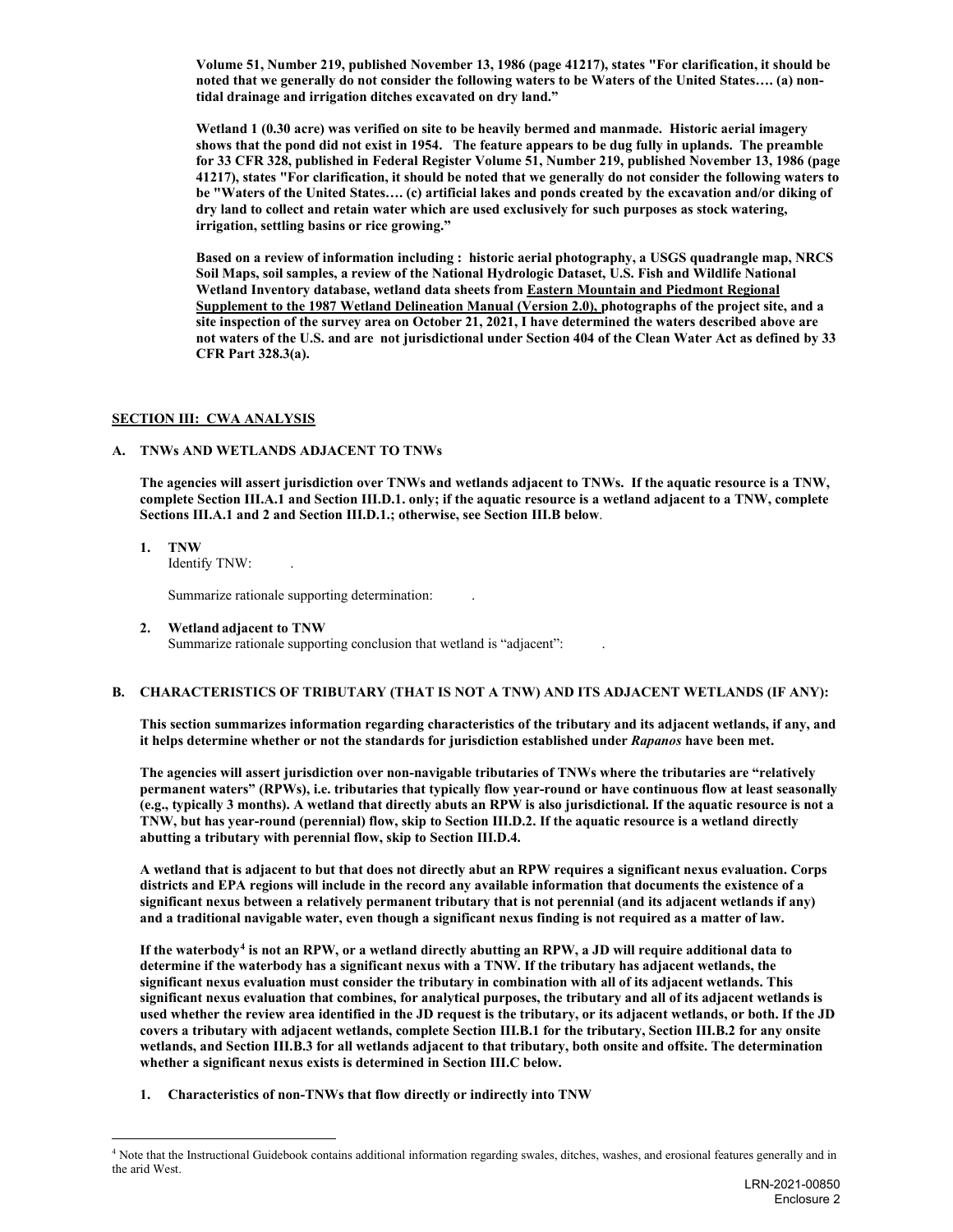| (i) General Area Conditions: |  |
|------------------------------|--|
|------------------------------|--|

| Watershed size:          | <b>Pick List</b> |        |
|--------------------------|------------------|--------|
| Drainage area:           | <b>Pick List</b> |        |
| Average annual rainfall: |                  | inches |
| Average annual snowfall: |                  | inches |

## **(ii) Physical Characteristics:**

|     | I hysical Unafacteristics.<br>(a) Relationship with TNW:<br>Tributary flows directly into TNW.<br>Tributary flows through Pick List tributaries before entering TNW.                                                                                                                                                                                                                           |
|-----|------------------------------------------------------------------------------------------------------------------------------------------------------------------------------------------------------------------------------------------------------------------------------------------------------------------------------------------------------------------------------------------------|
|     | Project waters are Pick List river miles from TNW.<br>Project waters are Pick List river miles from RPW.<br>Project waters are Pick List aerial (straight) miles from TNW.<br>Project waters are Pick List aerial (straight) miles from RPW.<br>Project waters cross or serve as state boundaries. Explain:<br>Identify flow route to TNW <sup>5</sup> :<br>Tributary stream order, if known:  |
| (b) | General Tributary Characteristics (check all that apply):<br>Tributary is:<br>Natural<br>Artificial (man-made). Explain:<br>Manipulated (man-altered). Explain:                                                                                                                                                                                                                                |
|     | Tributary properties with respect to top of bank (estimate):<br>Average width:<br>feet<br>Average depth:<br>feet<br>Average side slopes: Pick List.                                                                                                                                                                                                                                            |
|     | Primary tributary substrate composition (check all that apply):<br>$\sqsupset$ Silts<br>l Sands<br>Concrete<br>$\sqcap$ Cobbles<br>Muck<br>Gravel<br>Bedrock<br>Vegetation. Type/% cover:<br>Other. Explain:                                                                                                                                                                                   |
|     | Tributary condition/stability [e.g., highly eroding, sloughing banks]. Explain:<br>Presence of run/riffle/pool complexes. Explain:<br>Tributary geometry: Pick List<br>Tributary gradient (approximate average slope):<br>$\frac{0}{0}$                                                                                                                                                        |
| (c) | Flow:<br>Tributary provides for: Pick List<br>Estimate average number of flow events in review area/year: Pick List<br>Describe flow regime:<br>Other information on duration and volume:                                                                                                                                                                                                      |
|     | Surface flow is: Pick List. Characteristics:                                                                                                                                                                                                                                                                                                                                                   |
|     | Subsurface flow: Pick List. Explain findings:<br>$\Box$ Dye (or other) test performed:                                                                                                                                                                                                                                                                                                         |
|     | Tributary has (check all that apply):                                                                                                                                                                                                                                                                                                                                                          |
|     | Bed and banks<br>OHWM <sup>6</sup> (check all indicators that apply):<br>clear, natural line impressed on the bank<br>the presence of litter and debris<br>changes in the character of soil<br>destruction of terrestrial vegetation<br>shelving<br>the presence of wrack line<br>vegetation matted down, bent, or absent<br>sediment sorting<br>leaf litter disturbed or washed away<br>scour |

<span id="page-2-0"></span><sup>&</sup>lt;sup>5</sup> Flow route can be described by identifying, e.g., tributary a, which flows through the review area, to flow into tributary b, which then flows into TNW.

<span id="page-2-1"></span><sup>6</sup> A natural or man-made discontinuity in the OHWM does not necessarily sever jurisdiction (e.g., where the stream temporarily flows underground, or where the OHWM has been removed by development or agricultural practices). Where there is a break in the OHWM that is unrelated to the waterbody's flow regime (e.g., flow over a rock outcrop or through a culvert), the agencies will look for indicators of flow above and below the break.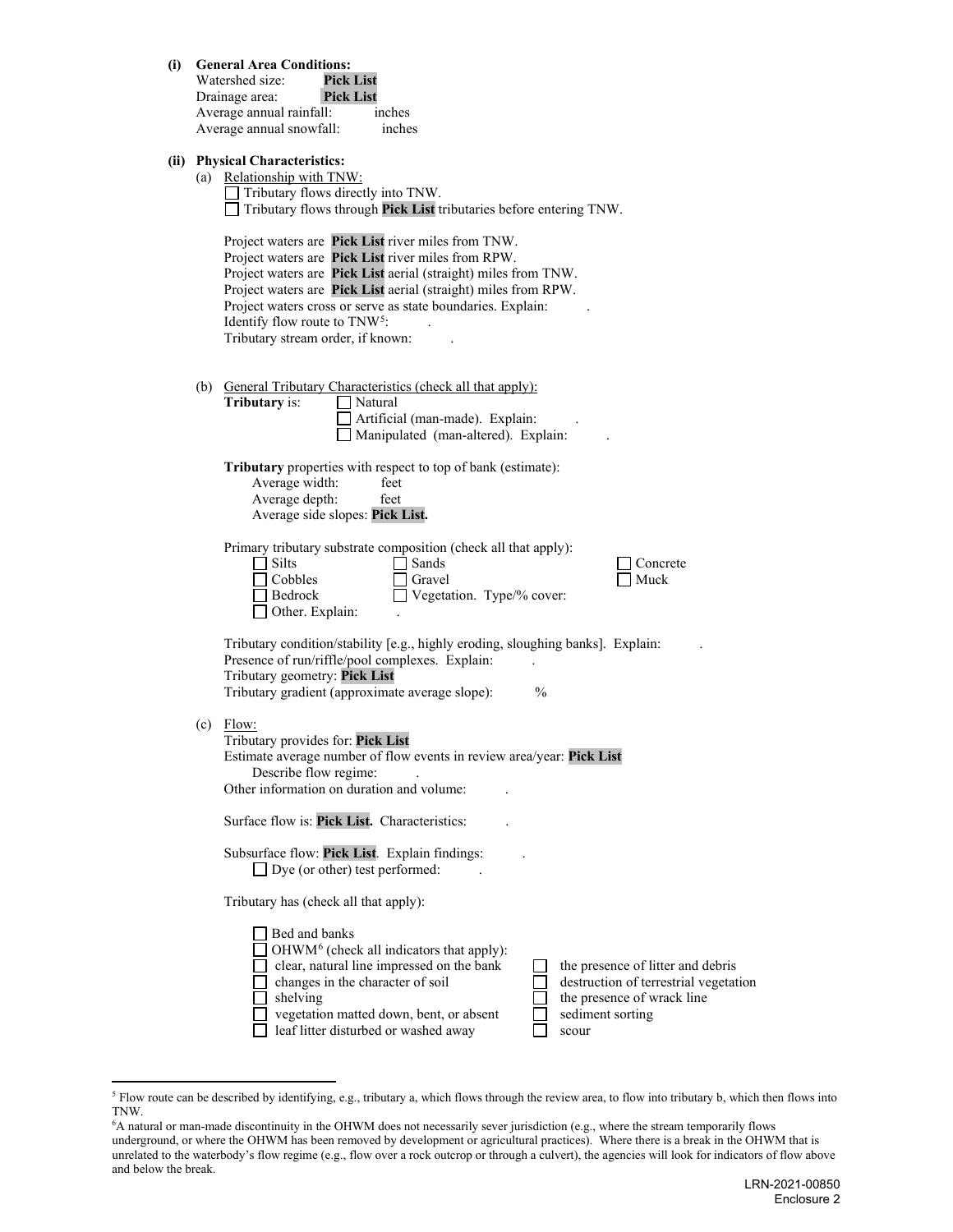| water staining                                                                                                   | abrupt change in plant community              |
|------------------------------------------------------------------------------------------------------------------|-----------------------------------------------|
| other (list):                                                                                                    |                                               |
| $\Box$ Discontinuous OHWM. <sup>7</sup> Explain:                                                                 |                                               |
| If factors other than the OHWM were used to determine lateral extent of CWA jurisdiction (check all that apply): |                                               |
| High Tide Line indicated by:                                                                                     | Mean High Water Mark indicated by:            |
| oil or scum line along shore objects<br>$\blacksquare$                                                           | $\Box$ survey to available datum;             |
| fine shell or debris deposits (foreshore)                                                                        | $\Box$ physical markings;                     |
| physical markings/characteristics                                                                                | vegetation lines/changes in vegetation types. |
| tidal gauges                                                                                                     |                                               |
| other (list):                                                                                                    |                                               |
|                                                                                                                  |                                               |

sediment deposition multiple observed or predicted flow events

#### **(iii) Chemical Characteristics:**

Characterize tributary (e.g., water color is clear, discolored, oily film; water quality; general watershed characteristics, etc.). Explain:

Identify specific pollutants, if known: .

#### **(iv) Biological Characteristics. Channel supports (check all that apply):**

- Riparian corridor. Characteristics (type, average width): .  $\Box$ 
	- Wetland fringe. Characteristics:
- $\overline{\Box}$  Habitat for:

Federally Listed species. Explain findings:

- Fish/spawn areas. Explain findings: .
- Other environmentally-sensitive species. Explain findings: .
- $\Box$  Aquatic/wildlife diversity. Explain findings:

#### **2. Characteristics of wetlands adjacent to non-TNW that flow directly or indirectly into TNW**

#### **(i) Physical Characteristics:**

(a) General Wetland Characteristics:

Properties: Wetland size: acres Wetland type. Explain: Wetland quality. Explain: Project wetlands cross or serve as state boundaries. Explain: .

(b) General Flow Relationship with Non-TNW: Flow is: Pick List. Explain:

Surface flow is**: Pick List**  Characteristics:

Subsurface flow: **Pick List**. Explain findings: .  $\Box$  Dye (or other) test performed:

- (c) Wetland Adjacency Determination with Non-TNW:
	- $\Box$  Directly abutting

Not directly abutting

- Discrete wetland hydrologic connection. Explain: .
- Ecological connection. Explain: .
- $\Box$  Separated by berm/barrier. Explain:
- (d) Proximity (Relationship) to TNW

Project wetlands are **Pick List** river miles from TNW. Project waters are **Pick List** aerial (straight) miles from TNW. Flow is from: **Pick List.** Estimate approximate location of wetland as within the **Pick List** floodplain.

#### **(ii) Chemical Characteristics:**

Characterize wetland system (e.g., water color is clear, brown, oil film on surface; water quality; general watershed characteristics; etc.). Explain: Identify specific pollutants, if known: .

#### <span id="page-3-0"></span>**(iii) Biological Characteristics. Wetland supports (check all that apply):**

 $\Box$  Riparian buffer. Characteristics (type, average width):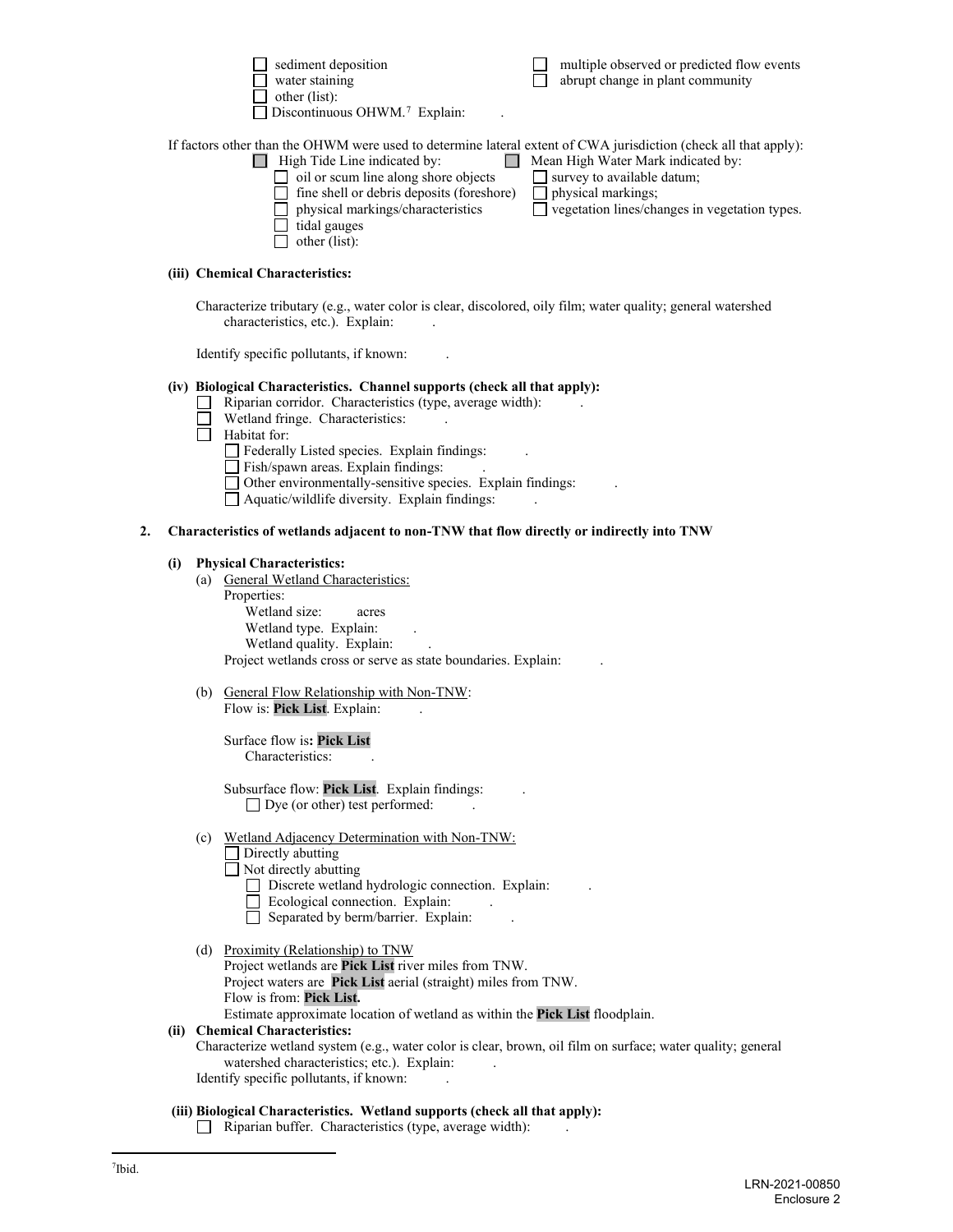Vegetation type/percent cover. Explain: . Habitat for: Federally Listed species. Explain findings: Fish/spawn areas. Explain findings: Other environmentally-sensitive species. Explain findings: .  $\Box$  Aquatic/wildlife diversity. Explain findings:

#### **3. Characteristics of all wetlands adjacent to the tributary (if any)**

All wetland(s) being considered in the cumulative analysis: **Pick List**

Approximately () acres in total are being considered in the cumulative analysis.

For each wetland, specify the following:

| Directly abuts? $(Y/N)$ | Size (in acres) | Directly abuts? $(Y/N)$ | Size (in acres) |
|-------------------------|-----------------|-------------------------|-----------------|
|                         |                 |                         |                 |

Summarize overall biological, chemical and physical functions being performed: .

#### **C. SIGNIFICANT NEXUS DETERMINATION**

**A significant nexus analysis will assess the flow characteristics and functions of the tributary itself and the functions performed by any wetlands adjacent to the tributary to determine if they significantly affect the chemical, physical, and biological integrity of a TNW. For each of the following situations, a significant nexus exists if the tributary, in combination with all of its adjacent wetlands, has more than a speculative or insubstantial effect on the chemical, physical and/or biological integrity of a TNW. Considerations when evaluating significant nexus include, but are not limited to the volume, duration, and frequency of the flow of water in the tributary and its proximity to a TNW, and the functions performed by the tributary and all its adjacent wetlands. It is not appropriate to determine significant nexus based solely on any specific threshold of distance (e.g. between a tributary and its adjacent wetland or between a tributary and the TNW). Similarly, the fact an adjacent wetland lies within or outside of a floodplain is not solely determinative of significant nexus.**

#### **Draw connections between the features documented and the effects on the TNW, as identified in the** *Rapanos* **Guidance and discussed in the Instructional Guidebook. Factors to consider include, for example:**

- Does the tributary, in combination with its adjacent wetlands (if any), have the capacity to carry pollutants or flood waters to TNWs, or to reduce the amount of pollutants or flood waters reaching a TNW?
- Does the tributary, in combination with its adjacent wetlands (if any), provide habitat and lifecycle support functions for fish and other species, such as feeding, nesting, spawning, or rearing young for species that are present in the TNW?
- Does the tributary, in combination with its adjacent wetlands (if any), have the capacity to transfer nutrients and organic carbon that support downstream foodwebs?
- Does the tributary, in combination with its adjacent wetlands (if any), have other relationships to the physical, chemical, or biological integrity of the TNW?

#### **Note: the above list of considerations is not inclusive and other functions observed or known to occur should be documented below:**

- **1. Significant nexus findings for non-RPW that has no adjacent wetlands and flows directly or indirectly into TNWs.** Explain findings of presence or absence of significant nexus below, based on the tributary itself, then go to Section III.D:
- **2. Significant nexus findings for non-RPW and its adjacent wetlands, where the non-RPW flows directly or indirectly into TNWs.** Explain findings of presence or absence of significant nexus below, based on the tributary in combination with all of its adjacent wetlands, then go to Section III.D:
- **3. Significant nexus findings for wetlands adjacent to an RPW but that do not directly abut the RPW.** Explain findings of presence or absence of significant nexus below, based on the tributary in combination with all of its adjacent wetlands, then go to Section III.D: .

## **D. DETERMINATIONS OF JURISDICTIONAL FINDINGS. THE SUBJECT WATERS/WETLANDS ARE (CHECK ALL THAT APPLY):**

**1. INWs and Adjacent Wetlands.** Check all that apply and provide size estimates in review area:<br> **INWs:** linear feet width (ft). Or. acres.  $linear feet \t width (ft), Or, \t acres.$ Wetlands adjacent to TNWs: acres.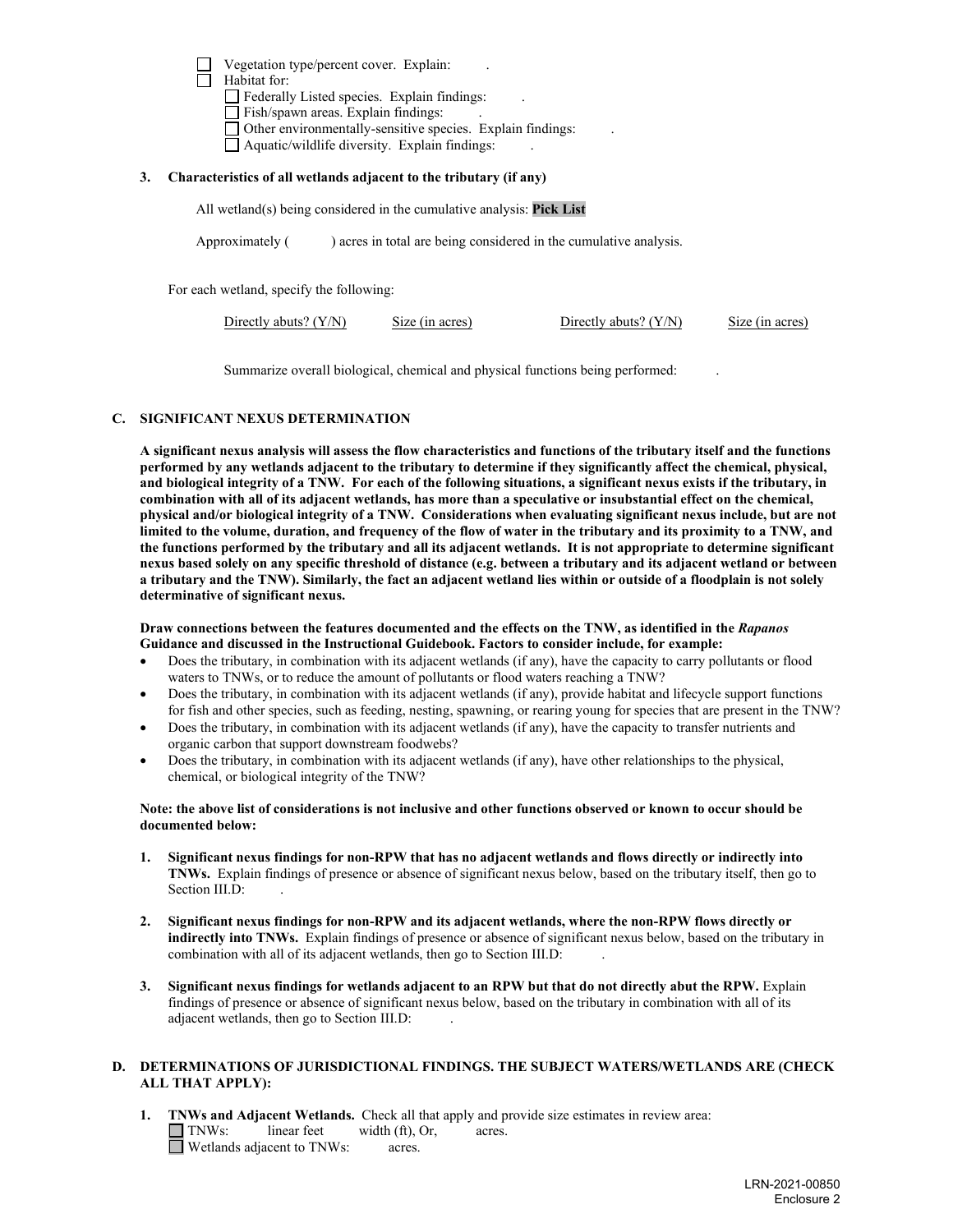#### **2. RPWs that flow directly or indirectly into TNWs.**

Tributaries of TNWs where tributaries typically flow year-round are jurisdictional. Provide data and rationale indicating that tributary is perennial: .

 $\Box$  Tributaries of TNW where tributaries have continuous flow "seasonally" (e.g., typically three months each year) are jurisdictional. Data supporting this conclusion is provided at Section III.B. Provide rationale indicating that tributary flows seasonally: .

Provide estimates for jurisdictional waters in the review area (check all that apply):

Tributary waters: linear feet width (ft).<br>
Other non-wetland waters: acres. Other non-wetland waters:acres.

Identify type $(s)$  of waters:

## **3. Non-RPWs[8](#page-5-0) that flow directly or indirectly into TNWs.**

Waterbody that is not a TNW or an RPW, but flows directly or indirectly into a TNW, and it has a significant nexus with a TNW is jurisdictional. Data supporting this conclusion is provided at Section III.C.

Provide estimates for jurisdictional waters within the review area (check all that apply):

Tributary waters: linear feet width (ft).<br>
Other non-wetland waters: acres. Other non-wetland waters: acres. Identify type(s) of waters: **.** 

**4. Wetlands directly abutting an RPW that flow directly or indirectly into TNWs.**

- Wetlands directly abut RPW and thus are jurisdictional as adjacent wetlands.
	- Wetlands directly abutting an RPW where tributaries typically flow year-round. Provide data and rationale indicating that tributary is perennial in Section III.D.2, above. Provide rationale indicating that wetland is directly abutting an RPW: **.**
	- Wetlands directly abutting an RPW where tributaries typically flow "seasonally." Provide data indicating that tributary is seasonal in Section III.B and rationale in Section III.D.2, above. Provide rationale indicating that wetland is directly abutting an RPW: .

Provide acreage estimates for jurisdictional wetlands in the review area: acres.

**5. Wetlands adjacent to but not directly abutting an RPW that flow directly or indirectly into TNWs.**  $\Box$  Wetlands that do not directly abut an RPW, but when considered in combination with the tributary to which they are adjacent and with similarly situated adjacent wetlands, have a significant nexus with a TNW are jurisidictional. Data supporting this conclusion is provided at Section III.C.

Provide acreage estimates for jurisdictional wetlands in the review area: acres.

## **6. Wetlands adjacent to non-RPWs that flow directly or indirectly into TNWs.**

Wetlands adjacent to such waters, and have when considered in combination with the tributary to which they are  $\mathbf{L}$ adjacent and with similarly situated adjacent wetlands, have a significant nexus with a TNW are jurisdictional. Data supporting this conclusion is provided at Section III.C.

Provide estimates for jurisdictional wetlands in the review area: acres.

## **7. Impoundments of jurisdictional waters.[9](#page-5-1)**

As a general rule, the impoundment of a jurisdictional tributary remains jurisdictional.

- Demonstrate that impoundment was created from "waters of the U.S.," or
	- Demonstrate that water meets the criteria for one of the categories presented above (1-6), or

Demonstrate that water is isolated with a nexus to commerce (see E below).

## **E. ISOLATED [INTERSTATE OR INTRA-STATE] WATERS, INCLUDING ISOLATED WETLANDS, THE USE, DEGRADATION OR DESTRUCTION OF WHICH COULD AFFECT INTERSTATE COMMERCE, INCLUDING ANY SUCH WATERS (CHECK ALL THAT APPLY):[10](#page-5-2)**

which are or could be used by interstate or foreign travelers for recreational or other purposes.

<span id="page-5-0"></span> $8$ See Footnote #3.

 $9$  To complete the analysis refer to the key in Section III.D.6 of the Instructional Guidebook.

<span id="page-5-2"></span><span id="page-5-1"></span>**<sup>10</sup> Prior to asserting or declining CWA jurisdiction based solely on this category, Corps Districts will elevate the action to Corps and EPA HQ for review consistent with the process described in the Corps/EPA** *Memorandum Regarding CWA Act Jurisdiction Following Rapanos.*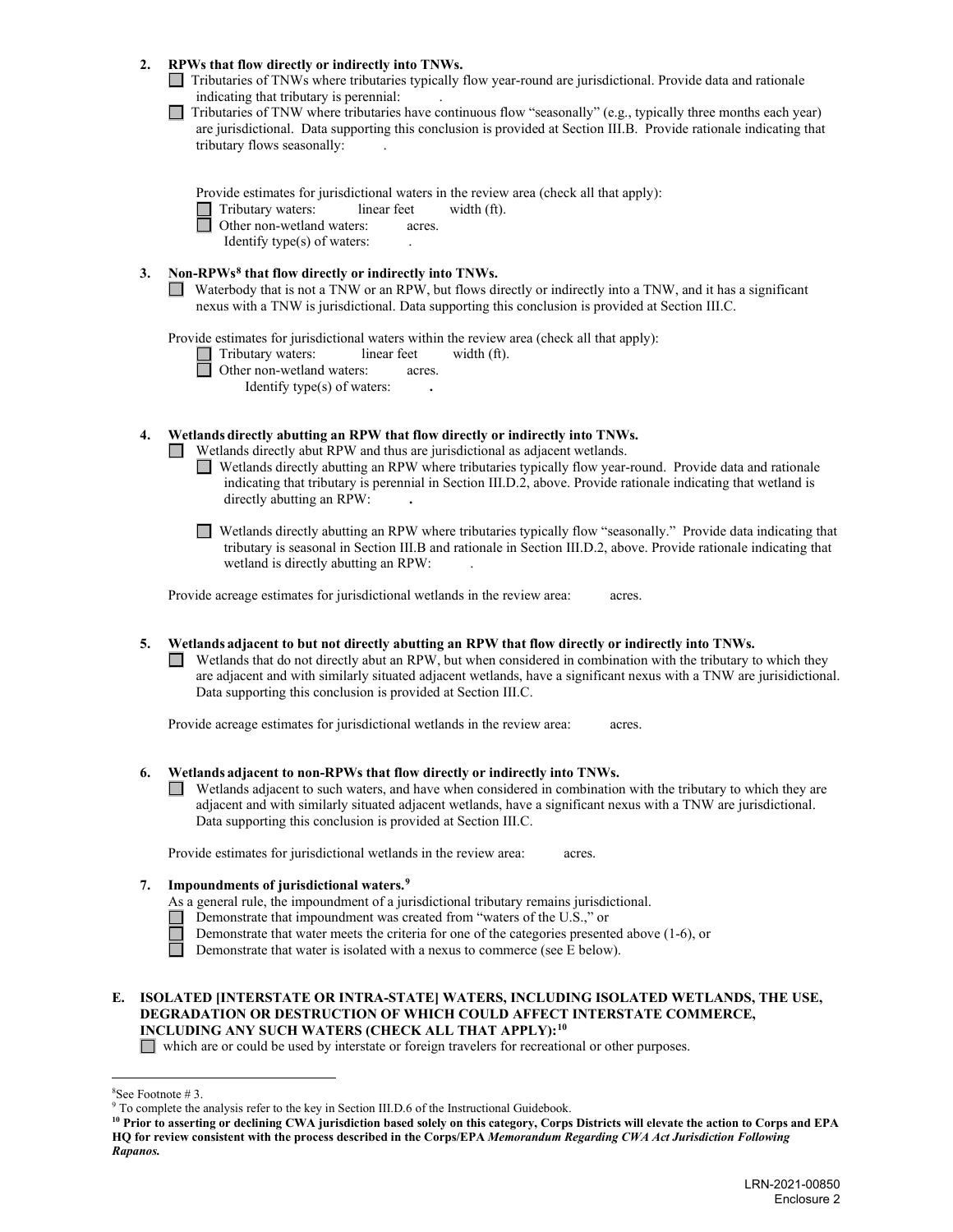

 from which fish or shellfish are or could be taken and sold in interstate or foreign commerce. which are or could be used for industrial purposes by industries in interstate commerce. Interstate isolated waters. Explain:<br>
Other factors. Explain: Other factors. Explain:

**Identify water body and summarize rationale supporting determination:** .

|  | Provide estimates for jurisdictional waters in the review area (check all that apply): |
|--|----------------------------------------------------------------------------------------|
|  |                                                                                        |

Tributary waters: linear feet width (ft).

Other non-wetland waters: acres.

Identify type(s) of waters: **.**

**N** Wetlands: acres.

#### **F. NON-JURISDICTIONAL WATERS, INCLUDING WETLANDS (CHECK ALL THAT APPLY):**

- If potential wetlands were assessed within the review area, these areas did not meet the criteria in the 1987 Corps of Engineers Wetland Delineation Manual and/or appropriate Regional Supplements.
- Review area included isolated waters with no substantial nexus to interstate (or foreign) commerce.
	- Prior to the Jan 2001 Supreme Court decision in "*SWANCC*," the review area would have been regulated based solely on the "Migratory Bird Rule" (MBR).
	- Waters do not meet the "Significant Nexus" standard, where such a finding is required for jurisdiction. Explain:

岗 Other: (explain, if not covered above):

#### **WWC-1 (495 linear feet), WWC-2 (529 linear feet), and WWC-6 (136 linear feet) were verified to be upland swales with little to no indicators of OHWM. Wetland 1 (0.30 acre) was verified on site and via historic aerial imagery to be heavily bermed and manmade in uplands.**

Provide acreage estimates for non-jurisdictional waters in the review area, where the sole potential basis of jurisdiction is the MBR factors (i.e., presence of migratory birds, presence of endangered species, use of water for irrigated agriculture), using best professional judgment (check all that apply):

Non-wetland waters (i.e., rivers, streams):linear feetwidth (ft). Lakes/ponds: acres. Other non-wetland waters: acres. List type of aquatic resource: Wetlands: acres.

Provide acreage estimates for non-jurisdictional waters in the review area that do not meet the "Significant Nexus" standard, where such a finding is required for jurisdiction (check all that apply):

- Non-wetland waters (i.e., rivers, streams):linear feet, width (ft).
- Lakes/ponds: acres.
	- Other non-wetland waters: acres. List type of aquatic resource:
- Wetlands: acres.
- **SECTION IV: DATA SOURCES.**

#### A. SUPPORTING DATA. Data reviewed for JD (check all that apply - checked items shall be included in case file and, where checked and requested, appropriately reference sources below):

- $\boxtimes$  Maps, plans, plots or plat submitted by or on behalf of the applicant/consultant
	- Data sheets prepared/submitted by or on behalf of the applicant/consultant.
	- Office concurs with data sheets/delineation report.
	- Office does not concur with data sheets/delineation report.
- $\Box$  Data sheets prepared by the Corps:
- $\Box$  Corps navigable waters' study:
- U.S. Geological Survey Hydrologic Atlas:
	- $\boxtimes$  USGS NHD data.
	- USGS 8 and 12 digit HUC maps.
- $\boxtimes$  U.S. Geological Survey map(s).
- USDA Natural Resources Conservation Service Soil Survey. Citation: LRN-2021-00850\_20210922\_JD-**ROST**
- $\boxtimes$  National wetlands inventory map(s). Cite name: LRN-2021-00850 20210922 JD-RQST.
- State/Local wetland inventory map(s):
- 
- FEMA/FIRM maps:<br>100-year Floodplain Elevation is: (National Geodectic Vertical Datum of 1929)
- $\boxtimes$  Photographs:  $\boxtimes$  Aerial (Name & Date): Google Earth accessed 10/13/2021